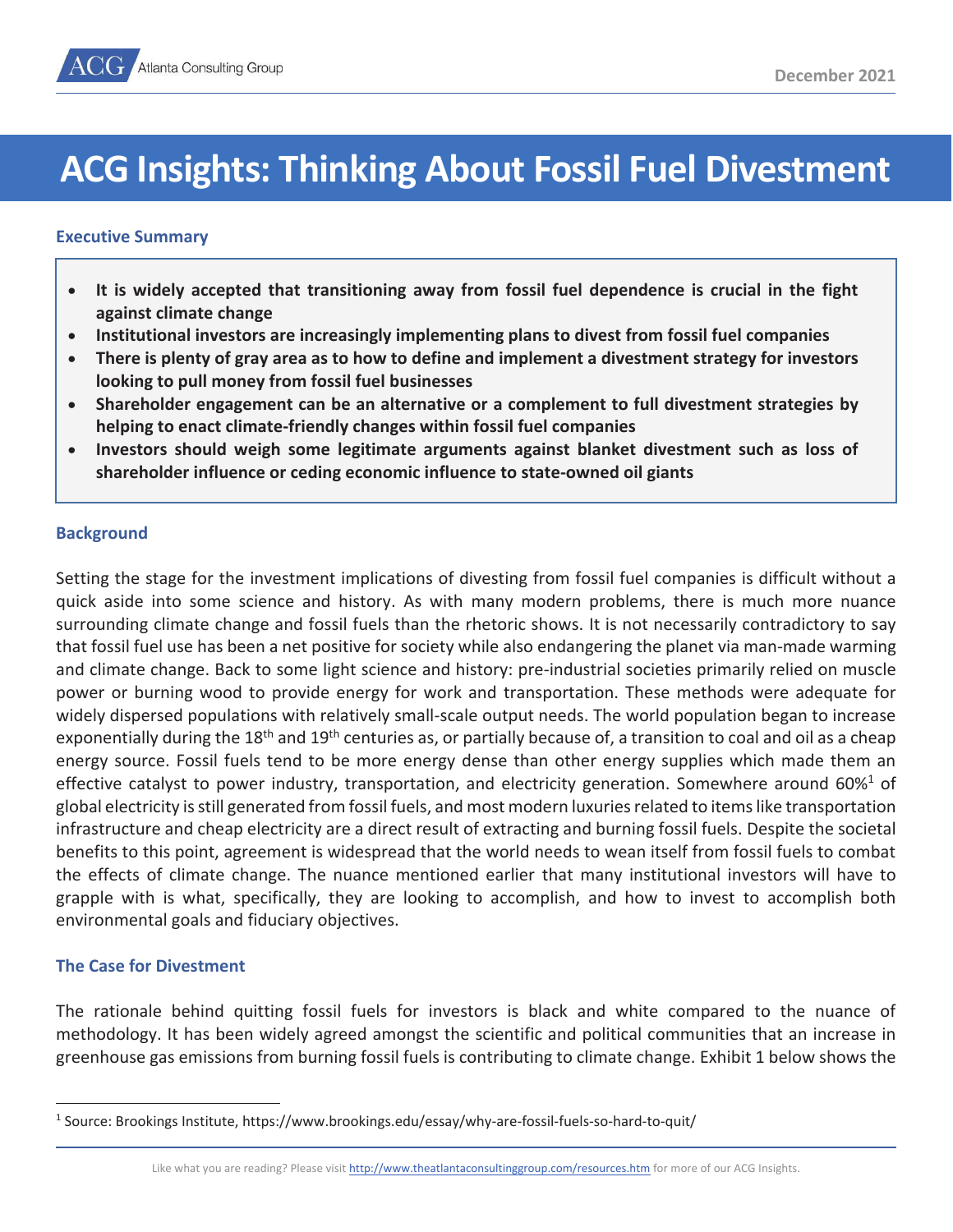

direct relation between consumption of fossil fuels and the concentration of carbon dioxide in the atmosphere. Rising global temperatures due to the greenhouse gas effect have been shown to impact weather, sea levels, ecosystems, and agriculture among other areas.



**Exhibit 1: CO2 Concentration in Atmosphere and Fossil Fuel Consumption 2**

Naturally, economies and markets will feel the effects of climate change if it worsens over time. Investors have increasingly opted to fight climate change by pulling capital from coal, oil, and gas companies. Divestment strategies, in broad terms, aim to starve fossil fuel companies from funding or force change by raising their cost of capital to the point that the business of fossil fuels is no longer economically viable.

# **Institutional Adoption**

Institutional investors tend to have a large influence within capital markets due to their large asset-bases and long-term horizons. There has been a push over the last decade within the institutional investment community to adopt divestment policies. Strategies for divestment differ, and accurate numbers can be difficult, but the Global Fossil Fuel Divestment Commitments Database estimates that around 1500 institutions managing nearly \$40 trillion in assets have made commitments to divest from fossil fuels. Exhibit 2 below shows the diverse base of institutions who have enacted divestment strategies. Some notable names among those with current commitments are the Harvard and Yale endowments, New York City's employee pension plan, the Ford Foundation, and the Norwegian Sovereign Wealth Fund. Institutional adoption of divestment mandates puts direct pressure on fossil fuel companies, but also tangentially puts pressure on other institutions to draft their own fossil fuel policies. The difficulty that arises from following the trend toward divestment is defining exactly how the strategy can be executed to accomplish the goal of reducing our reliance on fossil fuels.

<sup>2</sup> Source: Brookings Institute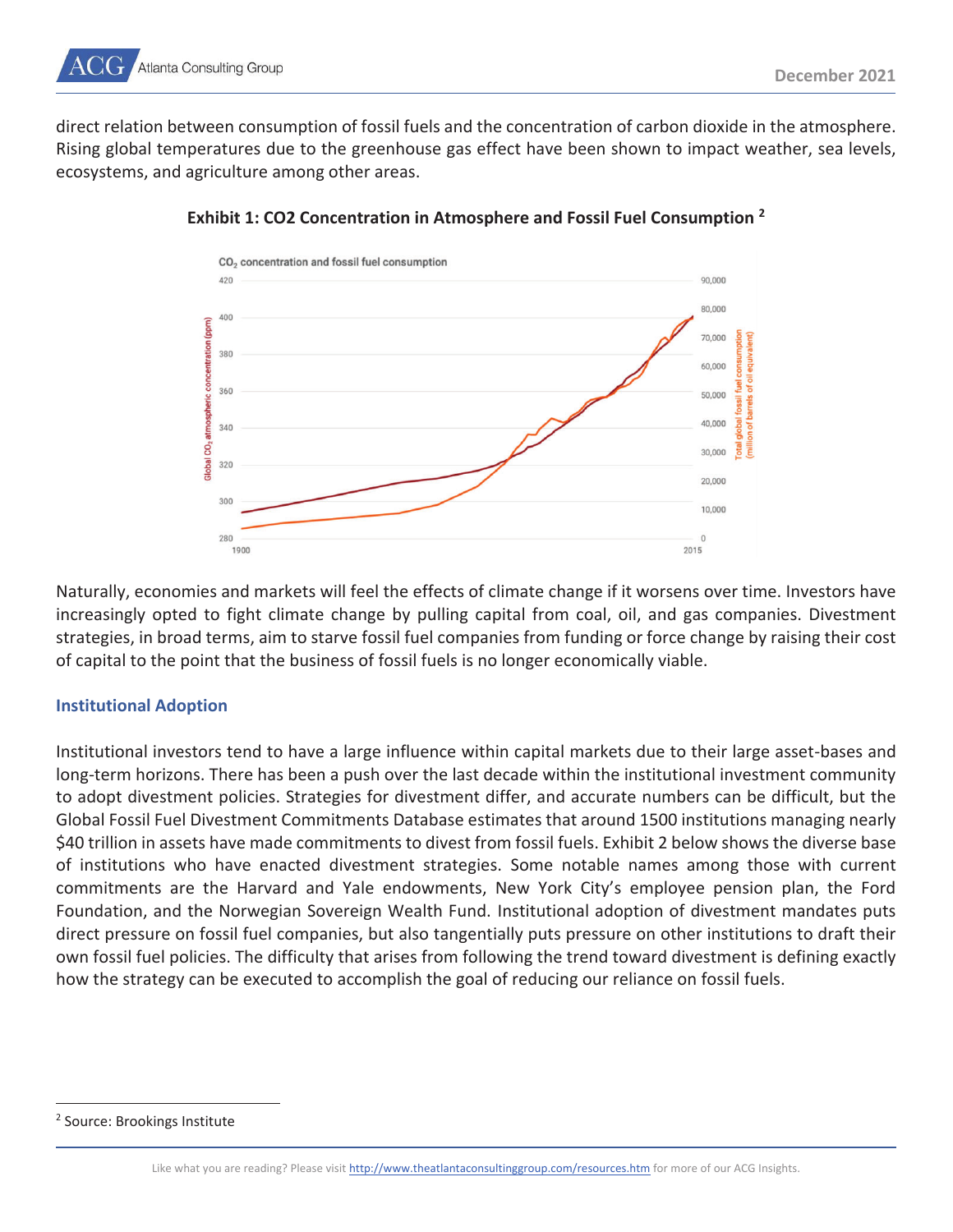



# **Exhibit 2: Types of Institutions with Divestment Mandates 3**

# **Setting a Divestment Strategy**

If the decision is made to move toward divestment, much of the nuance related to enacting a policy comes from defining target companies. Of the fossil fuels, coal has generally been the largest contributor to emissions and has therefore been a focus of early divestment strategies. Additionally, it has been relatively straightforward for investors to target companies who own fossil fuel reserves. The S&P 500 Fossil Fuel Free Index, for example, eliminates companies who own recoverable sources of oil, gas, and coal. There are also readily available online services that will provide a list of the top 100-200 reserve owners in the world. Reserve ownership is a good starting point with the thinking that any fossil fuel sources left in the ground will be unavailable to burn and increase emissions. Some institutions have sought to cast a wider net based on similar questions to those posed in Exhibit 3 below.



# **Exhibit 3: Sample of Considerations for a Divestment Strategy 4**

A good example is a utility company who does not directly own fossil fuel reserves, but still burns a significant amount of fuel to generate power. Other companies involved in the transportation, storage, refining,

<sup>3</sup> Source: Global Fossil Fuel Divestment Commitments Database, https://divestmentdatabase.org/<br><sup>4</sup> Source: MSCLESG Besearch

<sup>4</sup> Source: MSCI ESG Research

Like what you are reading? Please visit http://www.theatlantaconsultinggroup.com/resources.htm for more of our ACG Insights.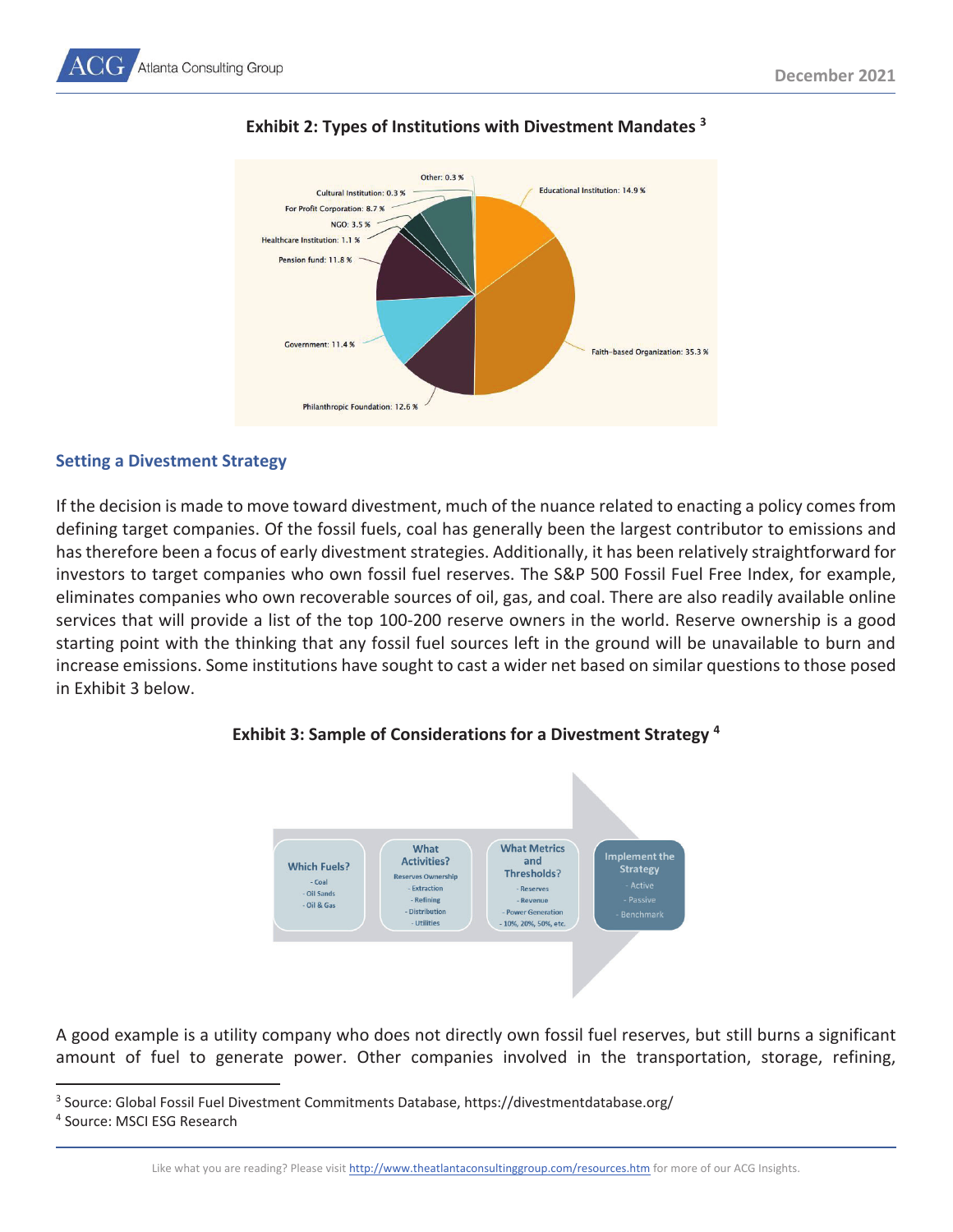

processing, and/or marketing & distribution of fossil fuels may be meaningful targets for divestment strategies that seek to decrease our fossil fuel dependence up and down the supply chain. Identifying companies beyond the major reserve owners can be challenging. One method is to set a maximum threshold of revenue that a company is allowed to generate from fossil fuel related activities before excluding that company from the portfolio. Large data providers like MSCI are continually updating their information packages to provide company-specific revenue figures for certain business activities including fossil fuel involvement.

#### **Divestment vs. Engagement**

Formulating a divestment strategy also requires consideration of other economic levers that are available to combat climate change. Shareholders of public companies theoretically have the power to affect change through engagement with management and through advocacy work. A famous recent case saw activist fund Engine No. 1 grab three seats on Exxon Mobil's board on the platform that they would push Exxon to transition toward cleaner and more sustainable energy solutions. This was an extreme case, but any shareholder of a certain size has the right to propose actions or advocate management for change related to climate issues. Exhibit 4 depicts the upward trend of both proposals and votes in favor of climate-related proposals over the last decade.



# **Exhibit 4: Climate-Related Shareholder Proposals and % Votes in Favor 5**

Shareholder engagement strategies recognize that transitioning away from fossil fuels will take time. Clean and renewable energy technology is advancing rapidly but is not yet near the capacity to completely replace fossil fuels in terms of access and cost. Engaging with fossil fuel companies who accept that transitioning to cleaner energy is a social and economic benefit could be impactful to speeding the transition. Yale's endowment, to illustrate, proposes a dual approach in that a "…divestment movement and strong investor engagement are, in certain contexts, complements and not substitutes."6

<sup>&</sup>lt;sup>5</sup> Source: Goldman Sachs Global Investment Research<br><sup>6</sup> Source: Vale "Benort of the Committee of Eossil Fue

<sup>&</sup>lt;sup>6</sup> Source: Yale, "Report of the Committee of Fossil Fuel Investment Principles"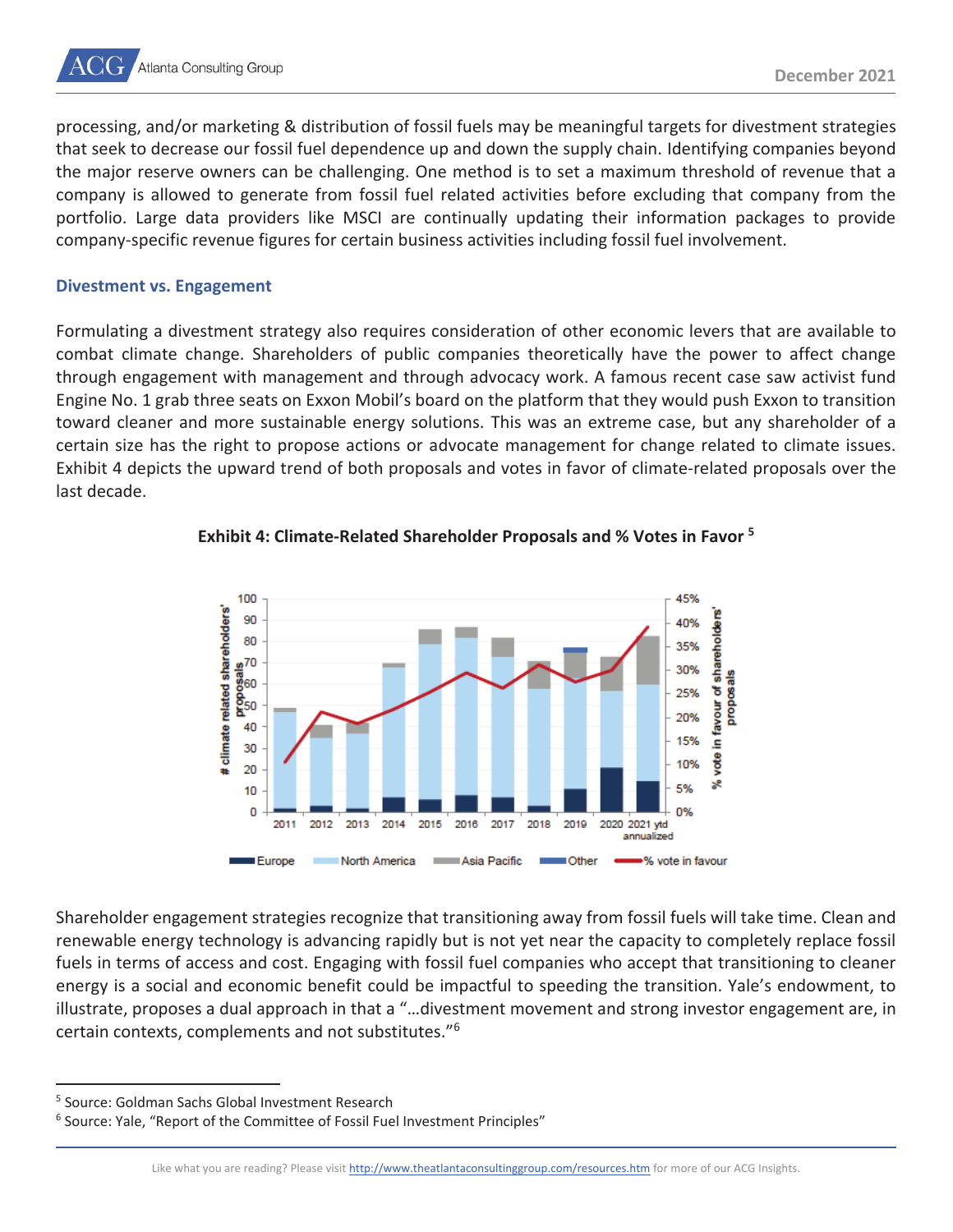# **Arguments Against Divestment**

Some proponents of shareholder engagement take the next step to argue that full divestment is the wrong way to tackle fossil fuel companies. One of the basic arguments is that for every seller there is a buyer on the other side. In the case of fossil fuel stocks, the buyer may not have the same environmental goals as the seller. Moving to supply and demand on a global scale, quick divestment from the public oil producers does little to impact the large nationally owned players in the market, who may even gain market share assuming demand for fossil fuels remains relatively steady in the near term. Exhibit 5 shows that state-run fossil fuel producers in the Middle East and Asia make up a large chunk of the problem.



# **Exhibit 5: Top Carbon Emitters are Largely State-Owned 7**

These companies are generally much less transparent and not exposed to the social pressures of publicly traded peers.<sup>8</sup> Accelerating the transition to green energy is one way to put pressure on state-owned oil giants, and many public energy companies have shown willingness to fund research into technologies like carbon capture and alternative energy solutions. Full divestment from the majority of the Energy or Utilities sectors, for example, reduces portfolio exposure to companies who have been among the most willing to commit to reducing carbon emissions. The chart in Exhibit 6 below illustrates that companies in the Energy and Utilities sectors have been leaders within the S&P 500 in terms of setting targets to reduce emissions and have been especially willing to commit to 'net-zero' targets when compared to the rest of the large-company index. If the point of a divestment strategy is to move capital away from polluters and towards renewable energy sources, the argument stemming from Exhibit 6 could be that the polluters of yesterday are now also the leaders of the emissions reduction and renewable energy movements.

<sup>&</sup>lt;sup>7</sup> Source: https://www.theguardian.com/environment/2019/oct/09/revealed-20-firms-third-carbon-emissions<br><sup>8</sup> Source: https://theconversation.com/fossil-fuel-divestment-will-increase-carbon-emissions-not-lower-them-l

Source: https://theconversation.com/fossil-fuel-divestment-will-increase-carbon-emissions-not-lower-them-heres-why-126392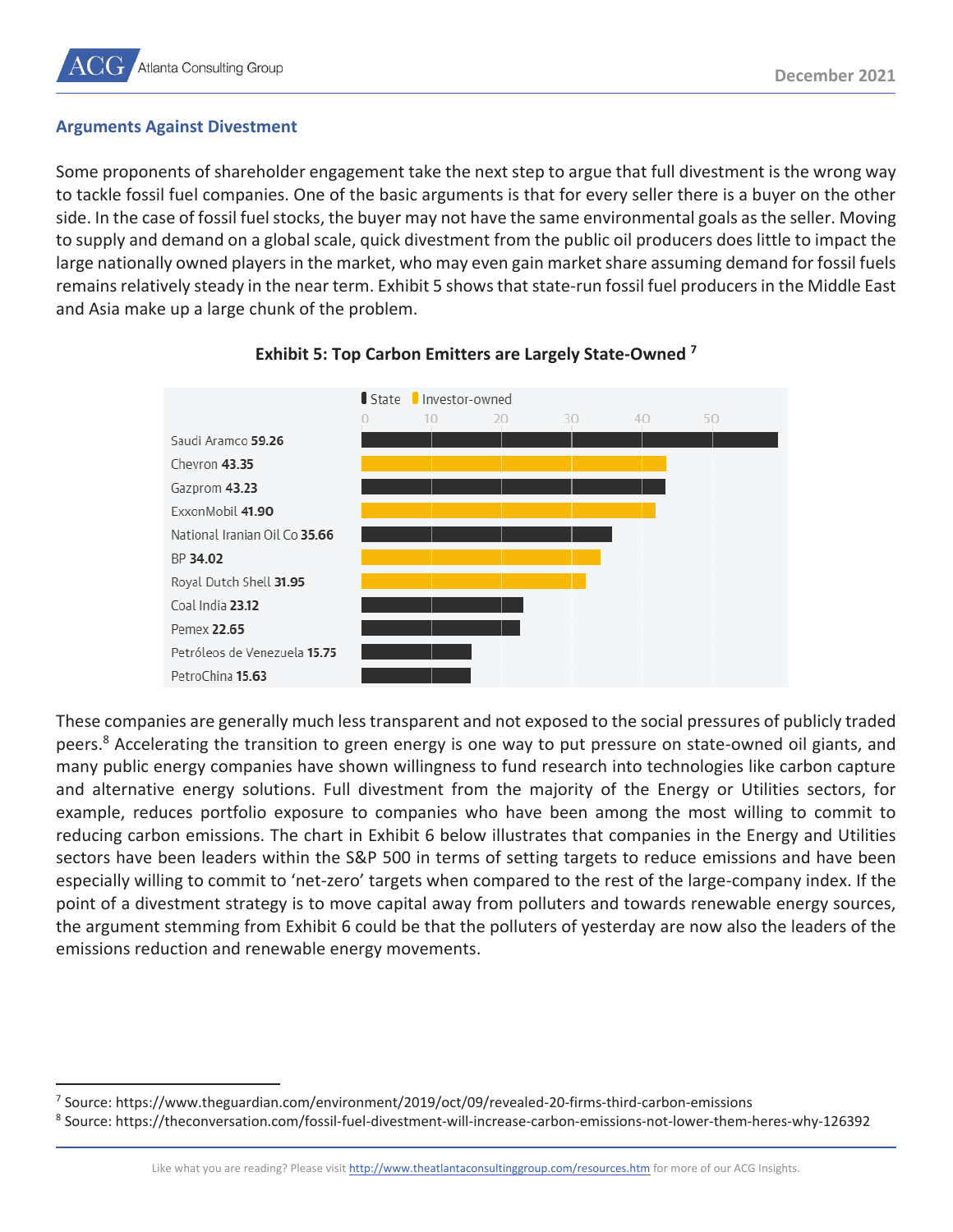

# **Exhibit 6: % of S&P 500 with Emissions Reduction Targets 9**

# **Summary**

One of the major themes permeating markets is a push to integrate environmental and social awareness into the investment process. Institutional investors have become increasingly interested in fossil fuel companies due to their impact on the global climate crisis. As more and more large investors have committed to divesting from the fossil fuel industry it has put increasing pressure on other institutions to formulate a strategy to shield their portfolios from ties to fossil fuel businesses. Stating the need for a policy and committing to an implementation strategy, however, are two extremely different tasks. The gray area within defining and implementing a fossil fuel policy is wide. What companies should be targeted? Would engagement be more impactful than blanket divestment? Does full divestment accomplish the goal transitioning away from fossil fuels? The answer will differ for each organization and will likely fall somewhere in the middle of the spectrum from blanket divestment to full-on engagement. The one certainty is that the fossil fuel industry will continue to find itself in the crosshairs of investors. Thinking about an investment strategy related to the transition from fossil fuels to greener energy will only be more emphasized over time.

<sup>9</sup> Source: Bank of America Global Research